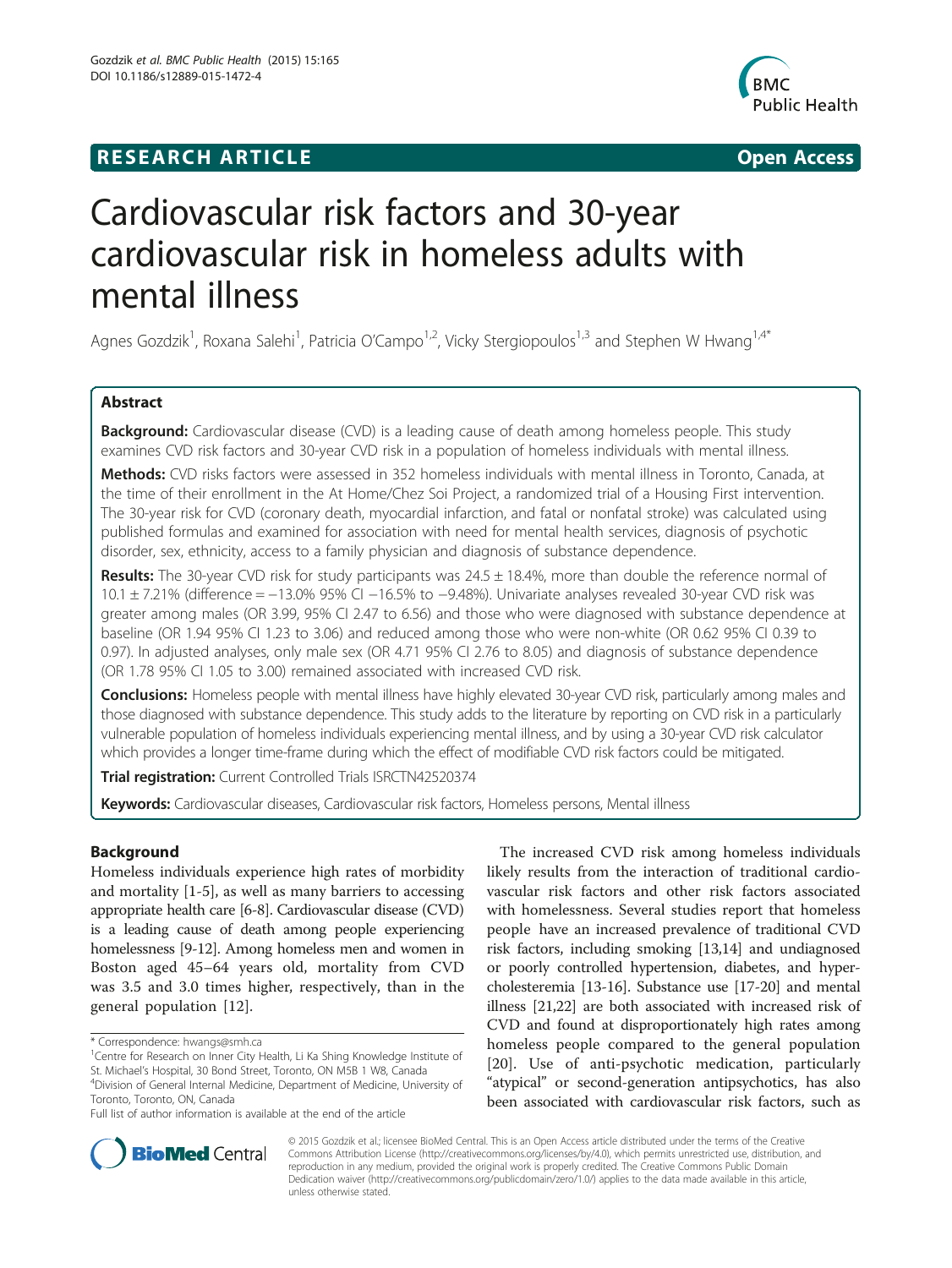diabetes, dyslipidaemia and obesity [\[23-25](#page-10-0)]. Finally, low socioeconomic status (SES) and chronic stress are ubiquitous among the homeless population, and both have known associations with increased CVD risk [\[26,27](#page-11-0)].

In order to further expand the literature on CVD risk among homeless individuals with mental illness, this study first examines the prevalence of CVD risk factors of participants enrolled in the Toronto site of the At Home/Chez Soi project, a randomized trial evaluating a Housing First intervention among homeless adults with mental illness. Secondly, we expand upon these observations by assessing the 30-year CVD risk in this population: while previous studies have examined the 10-year coronary heart disease (CHD) risk among homeless populations [\[14](#page-10-0),[28\]](#page-11-0), 30-year CVD estimates allows for a longer time-frame during which the effect of modifiable CVD risk factors could be mitigated. Finally, both prevalence of CVD risk factors and 30-year CVD risk are assessed for associations with need for mental health services, diagnosis of a psychotic disorder, sex, ethnicity, access to a family physician and diagnosis of a substance use disorder.

#### **Methods**

# Study population

This study uses data collected from participants recruited at the Toronto site of the At Home/Chez Soi project, a randomized controlled trial of the Housing First model for homeless individuals with mental illness, conducted in five cities in Canada (Vancouver, Winnipeg, Toronto, Montreal and Moncton). The Housing First model is a consumer-driven intervention which provides immediate or rapid provision of permanent housing as the first step to recovery, in conjunction with ongoing mental health supports and case management [\[29-32\]](#page-11-0). Unlike traditional interventions, Housing First does not require participants to accept psychiatric treatment or abstain from substance use as a condition for housing. Detailed descriptions of the project, including the Toronto site, have been published previously [[33,34\]](#page-11-0).

Briefly, Toronto At Home/Chez Soi participants were recruited via referrals from a network of mental health and homelessness agencies in the city, including hospitals, mental health teams and shelters, and were assessed for eligibility by an intake coordinator. Eligibility criteria for the study were: 1) age 18 years or over; 2) absolute homelessness or precarious housing (see Additional file [1](#page-10-0): Tables S1); and 3) mental illness, with or without coexisting substance use disorder, based on DSM-IV criteria using the MINI International Neuropsychiatric Interview (MINI) [[29,30\]](#page-11-0). Exclusion criteria included: 1) being a current client of an assertive community treatment (ACT) or intensive case management program (ICM); and 2) lack of legal residence status in Canada. Participants could not be current ACT or ICM clients because these services were provided to the intervention group and their effectiveness was under evaluation in the trial. Legal status in Canada was necessary to qualify for government income assistance, which was sought for eligible participants: in the Housing First model, up to 30% of participant income could be used to offset the cost of housing [\[31](#page-11-0)]. Participant baseline measures took place from October 2009 to June 2011.

Because this study focuses only on baseline interview measures, participant randomization and receipt of services was not relevant to our analysis, and participants from both treatment and usual care groups are included in all analyses.

Individuals were excluded from this analysis if they had characteristics that precluded calculation of 30-year CVD risk: 1) established cardiovascular disease at the time of enrolment; 2) diagnosis of cancer; or 3) age ≤20 years or >60 years old [[32\]](#page-11-0). Individuals were also excluded if they did not have complete data for the variables used in the 30-year CVD risk calculator (see Additional file [1](#page-10-0): Table S3).

All participants provided written informed consent. The study was approved by the Research Ethics Board of St. Michael's Hospital and was registered with the International Standard Randomized Control Trial Number Register (ISRCTN42520374).

#### Measures

Study participants completed baseline questionnaires and physical measurements. Blood samples were not collected due to logistic challenges and concerns regarding the willingness of individuals to participate in the study if such a request were made. As a result, lipid profiles of participants were not obtained.

#### Self-report data

Self-reported data were obtained on demographic characteristics, presence of chronic diseases and access to health care [\[33,34](#page-11-0)].

#### Substance Use

We report specifically on smoking, alcohol, any cocaine (including crack cocaine) and marijuana use in the past month, because of the high prevalence of use of these substances (>10%) in our sample (data not shown). Furthermore, both smoking [[14](#page-10-0)] and cocaine [[19](#page-10-0)] have known associations with CVD risk.

## Perceived stress

We used the 10-item Perceived Stress Scale to assess participant perceived stress during the past month. This instrument uses a 5-point Likert scale from 0 ("never") to 4 ("often") to rate frequency of feelings regarding life situations [[35](#page-11-0)]. The values on four positive questions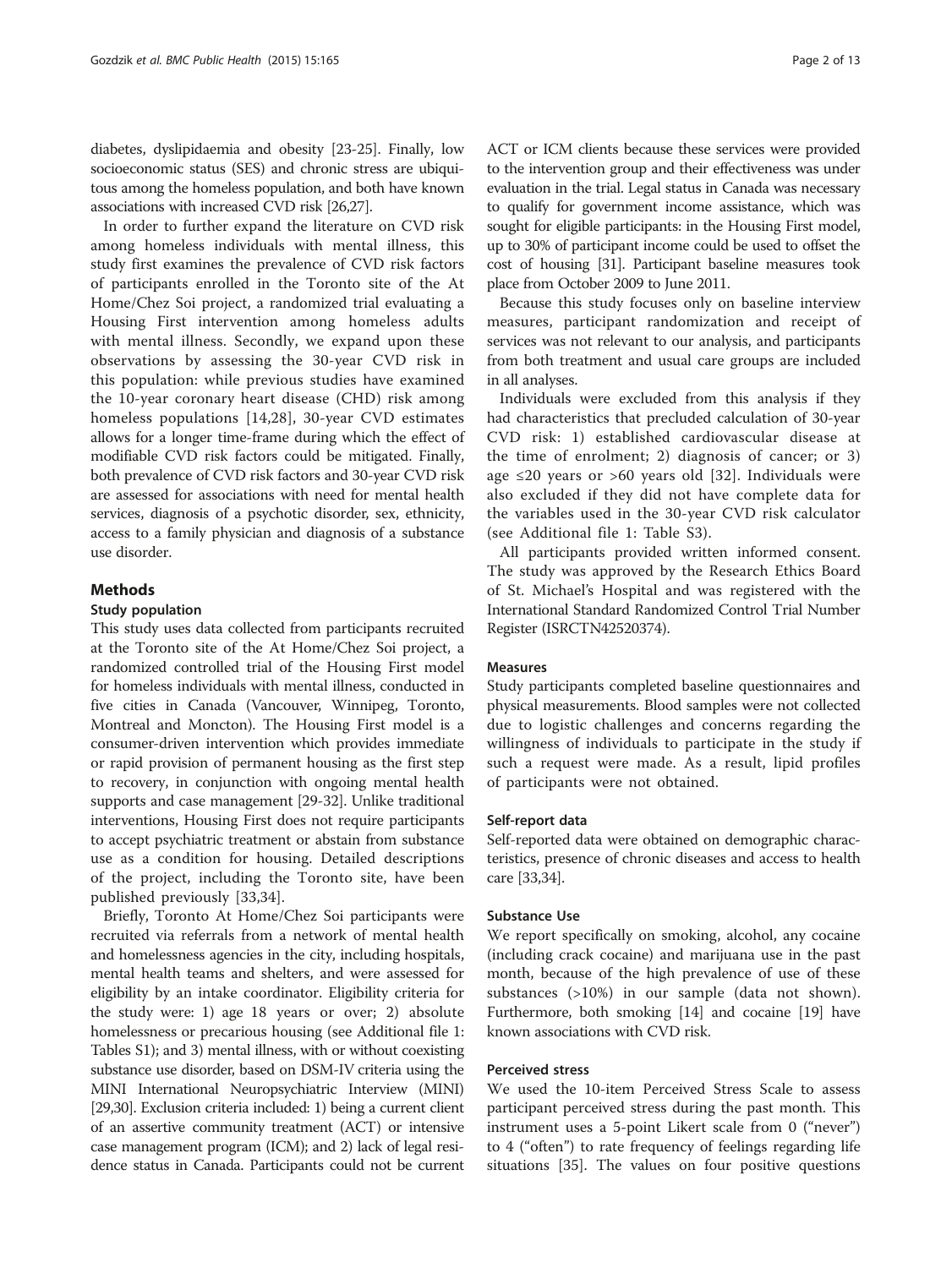were reversed (items 3, 5, 7, 8) and a total score was tabulated (ranging from 0 to 40), with higher total scores indicating higher perceived stress.

# MINI International Neuropsychiatric Interview 6.0 (MINI 6.0)

The MINI 6.0 structured diagnostic interview was used to determine the presence of mental disorders at the time of study entry [[29](#page-11-0)]. Individuals were eligible for the study if at study entry, they demonstrated the following current diagnoses: 1) major depressive episode; 2) manic or hypomanic episode; 3) post-traumatic stress disorder; 4) panic disorder; 5) mood disorder with psychotic features; or 6) psychotic disorder [\[33](#page-11-0)]. The MINI has been validated against the Structure Clinical Interview for DSM Diagnoses (SCID-P) and the Composite International Diagnostic Interview for ICD-10 (CIDI) [[29,30,36](#page-11-0)].

#### Physical measures

Weight was measured using a portable digital scale (Conair Consumer Products, Inc.). Height was measured using a wall-mounted tape measure (Stanley Corp.). Waist and hip circumference were measured with a tape measure (Aemedic) and rounded to the nearest centimeter. Body mass index (BMI) was calculated as weight in kilograms divided by the height in meters squared (kg/m2) [\[34](#page-11-0)].

#### Blood pressure

Blood pressure was measured 3 times in one arm using an automatic blood pressure monitor (LifeSource UA-767 plus) with the subject seated comfortably. Measurements were taken from the right arm whenever possible, with readings taken at least 30 seconds apart. Mean systolic and diastolic pressures were calculated for each participant. Blood pressure was classified as normal (<120 mmHg systolic and <80 mmHg diastolic), pre-hypertension (120 to 139 mmHg systolic or 80 to 89 mmHg diastolic), or hypertension (≥140 mmHg systolic or ≥90 mmHg diastolic), according to the recommendations of the Joint National Committee on Prevention, Detection, Evaluation and Treatment of Blood Pressure (JNC) 7 [\[37](#page-11-0)]. Hypertension can be further classified as stage 1 or stage 2, but these two categories were merged due to the small number of participants meeting criteria for hypertension. Because some participants reported a previous diagnosis of hypertension and these individuals' blood pressure measurements may have reflected treated values, we conducted separate analyses in which these individuals were excluded. This exclusion did not result in any substantial changes in our findings, and thus the results of these analyses are not shown.

#### 30-year CVD risk

We calculated the 30-year risk of CVD using a formula derived from the Framingham study [\[32](#page-11-0)]. The CVD risk calculation is based on age, sex, mean systolic pressure, presence of diabetes, hypertension treatment, smoking status, and BMI [[32\]](#page-11-0). The CVD risk calculator generates 30-year risk scores for two outcomes, "hard CVD" and "full CVD". Hard CVD consists of coronary death, myocardial infarction, and fatal or nonfatal stroke. Full CVD includes all hard CVD outcomes plus coronary insufficiency, angina pectoris, transient ischemic attack, intermittent claudication, and congestive heart failure [[38](#page-11-0)]. We have elected to focus on hard CVD due to its clarity and clinical relevance. All analyses presented here pertain to the outcome of hard CVD, which is simply referred to as CVD.

The 30-year CVD risk is classified as low risk (<12%), intermediate risk  $(≥12%$  and <40%), or high risk  $(≥40%)$ [[32](#page-11-0)]. The CVD risk calculator also provides a "normal" CVD risk score for each individual based on the individual's age and sex and the following idealized risk factor profile: 1) non-smoker; 2) non-diabetic; 3) not treated for blood pressure; 4) systolic blood pressure of 125 mmHg; and 5) BMI of 22.5 (M.J. Pencina, 2012, personal communication).

#### Predictors of 30-year CVD risk

We examined the predictors listed below for their association with the prevalence of CVD risk factors and 30-year CVD risk levels (low vs. intermediate/high):

#### 1) Need level for mental health services

At the time of study enrolment, participants were stratified into one of two need level groups (high or low) for mental health services using an algorithm based on functioning and service use, including baseline MINI diagnoses, scores on the Multnomah Community Ability Scale (MCAS) [\[39](#page-11-0)], as well as prior history of psychiatric hospitalization and arrests (see Additional file [1:](#page-10-0) Table S2) [[33](#page-11-0)].

#### 2) Diagnosis of psychosis

Prior to study enrolment, participants were screened for presence of a diagnosis of a Current Psychotic Disorder, using the MINI (see above). This diagnosis was added to the model as a CVD predictor due to the known association between increased CVD risk factors and use of anti-psychotic medication [\[24\]](#page-10-0).

#### 3) Sex

Self-reported gender was collected at the baseline interview. 30-year CVD risk scores could only be calculated for participants indicating male or female sex, as a result, participants who indicated other gender(s) were not included in this study.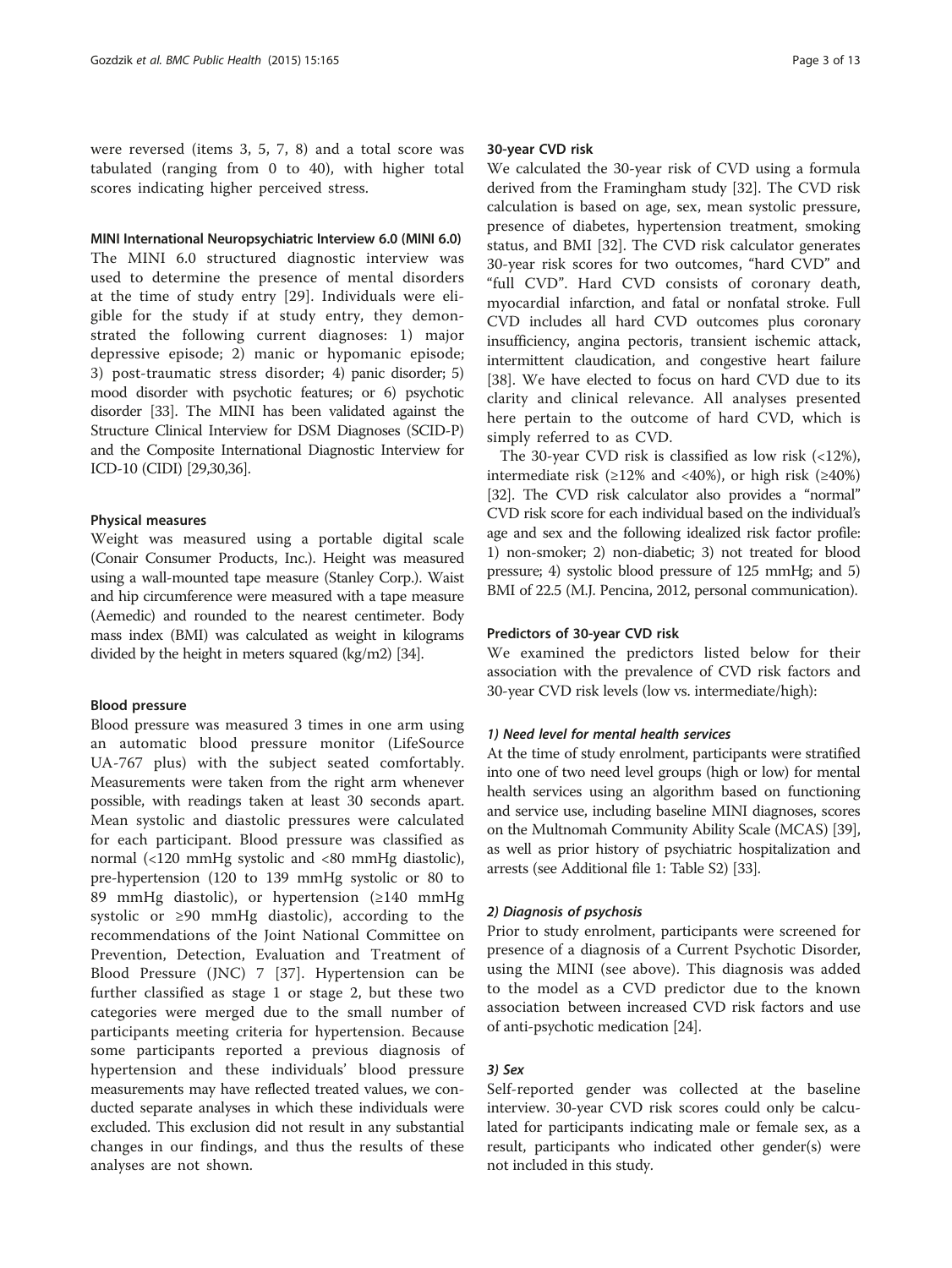#### 4) Ethnicity

Participant ethnicity was based on Statistics Canada definitions [\[40](#page-11-0),[41\]](#page-11-0). Participants who self-identified as belonging to the following ethnic or cultural identities were considered "Ethno-Racial" (previously identified as "Visible Minority"): East Asian (e.g. China, Japan, Korea), South Asian (e.g. India, Pakistan, Sri Lanka), South East Asian (e.g. Malaysia, Philippines, Vietnam), Black African (e.g. Ghana, Kenya, Somalia), Black Canadian/American, Black Caribbean Region (e.g. Jamaica, Trinidad, Tobago), Latin American (e.g. Argentina, Chile, Costa Rica), Indian-Caribbean (e.g. Guyana with origins in India), Middle Eastern (e.g. Egypt, Iran, Israel, Palestine) or mixed background (that included at least one of the ethnic groups listed above). Participants who indicated White European or White Canadian ethnicity were considered "Non Ethno-Racial". Participants who indicated membership in communities of Aboriginal peoples were considered "Aboriginal" but this group was excluded from analyses by ethnicity due to its small size  $(N = 16)$ .

#### 5) Access to family physician

Participants were asked to report if they had access to a family physician at the baseline interview.

#### 6) Diagnosis of substance dependence

Prior to study enrolment, participants were screened for presence of Current Substance Dependence using the MINI (see above).

#### Statistical analysis

Descriptive statistics were calculated for each baseline measure and 30-year CVD risk scores. T-tests, Mann–Whitney U tests, Wilcoxon Signed-Rank Test and chi-square tests, as appropriate, were used to test for the association of need level, diagnosis of psychotic disorder, sex, ethnicity, access to family physician and diagnosis of substance dependence with CVD risk factors. Finally, univariate and multivariate analyses were conducted using binomial logistic regression, to identify the individual contribution of each of these variables (need level, diagnosis of psychotic disorder, sex, ethnicity, access to family physician and diagnosis of substance dependence) to 30-year CVD risk level category (low or increased risk). We collapsed the two higher risk categories (intermediate and high) due to the considerably smaller proportion of individuals who had the high risk category. All regression models were assessed for multicollinearity. Analyses were performed using IBM SPSS Statistics version 21 with the significance level set at 0.05.

## Results

# Study participants

A total of 575 participants completed the baseline interview at the Toronto site of the At Home/Chez Soi project.

Of this number, we excluded 59 (10.3%) individuals who reported a pre-existing history of cardiovascular disease (18 with heart disease, 15 with stroke, 15 with other CVD, and 11 with more than one CVD); 8 individuals who reported having cancer; and 22 individuals who were aged <20 years  $(N = 7)$  or ≥60 years  $(N = 15)$ . An additional 134 individuals were excluded because they lacked complete data required to calculate 30-year CVD risk. The final sample size for this study was therefore 352. Compared to excluded participants ( $N = 223$ ), included participants ( $N = 352$ ) were less likely to be born in Canada (51.0% vs. 59.6%,  $P = 0.043$ ). Excluded compared to included participants were also older  $(41.6 \text{ vs. } 38.7 \text{ years}, P =$ 0.016), had a longer period of total lifetime (6.0 vs. 4.7 years,  $P = 0.003$ ) and longest single episode of homelessness (3.2) vs. 2.7 years,  $P = 0.022$ ). A greater number of excluded vs. included participants reported no access to medical care when it was required  $(44.6\% \text{ vs. } 34.9\%, P = 0.021)$ .

The final study sample  $(N = 352)$  consisted largely of ethno-racial (64.6%), male (71.0%) participants, of whom more than a third had a diagnosis of psychotic (38.1%) and/or depressive (36.9%) disorder, with nearly two-thirds reporting having access to a family physician (65.0%). Mean age among the sample was  $38.7 \pm 10.6$  years however, females participant were younger than male counterparts  $(36.7 \pm 11.1 \text{ vs. } 39.5 \pm 10.4 \text{ years}, P = 0.026; difference = -2.76$ 95% CI −5.21 to 0.32). The characteristics of these participants are shown in Table [1.](#page-4-0)

#### Prevalence of CVD risk factors

The prevalence of hypertension and diabetes among participants was 16.2% and 7.7%, respectively. More than two-thirds of participants were daily or occasional smokers (69.6%). In the past 30 days, nearly half (47.7%) had used alcohol, while more than a third (35.6%) used marijuana and one-fifth (19.9%) indicated cocaine use. Participants reported a mean perceived stress score of  $22.0 \pm 8.44$ . Mean participant BMI was  $26.46 \pm 5.93$ , mean waist circumference was  $92.6 \pm 14.5$  cm, while the mean waist-to-hip ratio was  $0.92 \pm 0.07$ . Mean measured systolic and diastolic blood pressure were  $121.3 \pm 17.5$  mmHg and  $80.0 \pm 11.8$  mmHg, respectively, with nearly a third (33.3%) of participants having measured blood pressure values indicative of prehypertension, and nearly a quarter (23.6%) corresponding to hypertension [\[37\]](#page-11-0).

Table [2](#page-5-0) shows the distribution of CVD risk factors in the study population, stratified by need level for mental health services, diagnosis of psychotic disorder, sex, ethnicity, access to family physician and diagnosis of substance dependence. Compared to participants with moderate needs for mental health services, high needs participants had larger waist-to-hip ratios (0.94 vs. 0.92, P = 0.024; difference = 0.02 95% CI −0.008 to 0.03), greater alcohol use (56.0% vs. 44.0%, P = 0.038; difference = 11.9%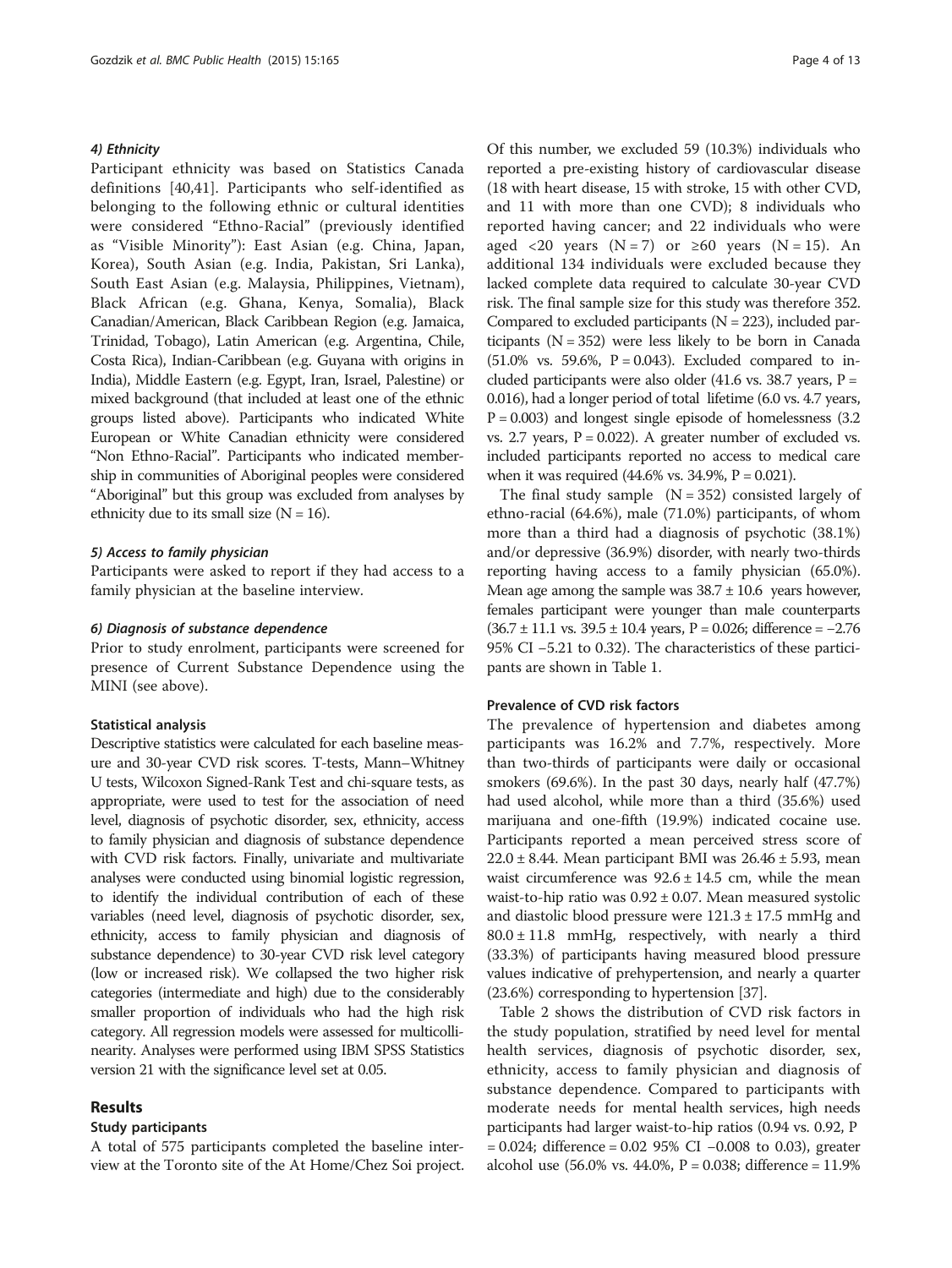<span id="page-4-0"></span>Table 1 Participant characteristics at enrollment at the Toronto site of the At Home/Chez Soi study

| Characteristic <sup>a</sup>                                 | Total sample<br>$(N=352)^b$ |
|-------------------------------------------------------------|-----------------------------|
| Age, mean (SD), y                                           | $38.7 \pm 10.6$             |
| Gender                                                      |                             |
| Female                                                      | 102 (29.0)                  |
| Male                                                        | 250 (71.0)                  |
| Country of birth                                            |                             |
| Canada                                                      | 179 (51.0)                  |
| Other                                                       | 172 (49.0)                  |
| Ethnic Background <sup>c</sup>                              |                             |
| Ethno-Racial                                                | 217 (64.6)                  |
| Non Ethno-Racial                                            | 119 (35.4)                  |
| <b>Current Housing Status</b>                               |                             |
| Absolutely homeless                                         | 331 (94.0)                  |
| Precariously housed                                         | 21(6.0)                     |
| Total length of homelessness lifetime, mean (SD), y         | $4.76 \pm 5.82$             |
| Longest period of homeless, mean (SD), y                    | $2.74 \pm 4.43$             |
| Written documentation of mental illness                     | 105(30.3)                   |
| MINI Results <sup>d</sup>                                   |                             |
| Depressive Episode                                          | 130 (36.9)                  |
| Manic/Hypomanic Episode                                     | 39 (11.1)                   |
| Post-Traumatic Stress Disorder                              | 79 (22.4)                   |
| Panic Disorder                                              | 50 (14.2)                   |
| Mood Disorder with Psychotic Features                       | 65 (18.5)                   |
| Psychotic Disorder                                          | 134 (38.1)                  |
| Suicidality                                                 | 231 (65.6)                  |
| Alcohol Dependence                                          | 101(28.7)                   |
| Alcohol Abuse                                               | 44 (12.5)                   |
| Substance Dependence                                        | 128 (36.4)                  |
| Substance Abuse                                             | 32 (9.1)                    |
| Access to family physician                                  | 227 (65.0)                  |
| No access to medical care when it was required <sup>t</sup> | 123 (34.9)                  |

<sup>a</sup>N(%), unless otherwise noted.

<sup>b</sup>Data missing for the following characteristics:, Total Length of Homelessness  $(N = 6)$  Longest Period of Homelessness  $(N = 3)$ , Years of School Completed  $(N = 2)$ , Written Documentation of Mental Illness ( $N = 5$ ), Has family physician ( $N = 2$ ). <sup>c</sup>Individuals who self-identified as not belonging to either an ethno-racial or non ethno-racial group (e.g. Aboriginals) were excluded from this analysis. As a result the total N for the Ethnic Background variable is 336.

<sup>d</sup>The MINI was administered at study entry, and diagnoses correspond to a "current" diagnosis at that point.

Suicidality includes individuals who indicated low, moderate and high levels of suicidality.

f "No access" means the participant had need of healthcare but did not have access to healthcare.

95% CI 0.007 to 23.1%), and lower perceived stress (19.8 vs. 22.8, P = 0.004; difference −3.02 95% CI −5.09 to −0.96).

Compared to individuals with a diagnosis of psychosis, those without this diagnosis had increased rate of hypertension (19.3% vs. 11.2%,  $P = 0.046$ ; difference = 8.07% 95% CI 0.59 to 15.5%), higher alcohol use (52.3% vs. 40.3%, P = 0.029; difference = 12.0% 95% CI 1.40 to 22.6% and higher perceived stress scores (23.7 vs. 18.9, P < 0.001; difference = 4.83 95% CI 2.96 to 6.71).

Cardiovascular risk profiles differed significantly by sex. Higher prevalence rates were observed for males than females for smoking  $(76.8\% \text{ vs. } 52.0\%, \text{ P} < 0.001;$  difference 24.8% 95% CI 13.8 to 35.9%) and marijuana use (39.2% vs. 26.7%, P = 0.027; difference 12.5% 95% CI 1.93 to 23.0%). Females had significantly higher BMI values (28.5 vs. 25.6,  $P = 0.001$ ; difference = 2.92 95% CI 1.28 to 4.57) and lower waist-to-hip ratios (0.89 vs. 0.94,  $P < 0.001$ ; difference = −0.048 95% CI −0.063 to −0.033) than males. Blood pressure values in the hypertensive range were more likely among females compared to males  $(31.4\% \text{ vs. } 20.4\%, \text{ P} =$ 0.028; difference = 11.0% 95% CI 0.68 to 21.3%).

Ethnicity was associated with several cardiovascular risk factors. Smoking rates were higher among white individuals compared to individuals belonging to an ethnoracial group (79.8% vs. 63.6%,  $P = 0.002$ ; difference = 16.2% 95% CI 6.66 to 25.9%). Alcohol use was also higher among white participants compared to those belonging to an ethno-racial group (59.7% vs. 38.2%,  $P < 0.001$ ; difference = 21.4% 95% CI 10.5 to 32.3%), while use of cocaine was more than twice as high among white individuals compared to individuals from an ethno-racial group (30.3% vs. 12.9%, P < 0.001; difference = 17.3% 95% CI 7.97 to 26.7%).

Participants who reported access to a family physician indicated higher rates of self-reported hypertension (19.8%) compared to participants without a family physician (9.8%,  $P = 0.016$ ; difference = 10.0% 95% CI 2.58 to 17.4%).

Rates of smoking, alcohol, cocaine and marijuana use were all significantly higher among those with a diagnosis of substance dependence than among those without this diagnosis (all  $P < 0.001$ ; differences = 35.5% 95% CI 27.5 to 43.5%; 33.0% 95% CI 22.8 to 43.2%; 35.0% 95% CI 25.8 to 44.2%; and 47.2% 95% CI 37.6 to 56.9%, respectively; Table [2\)](#page-5-0). Additionally, perceived stress scores were significantly higher among those with a diagnosis of substance dependence than among those without this diagnosis  $(24.0 \text{ vs. } 20.8, \text{ P} =$ 0.002; difference = 3.27 95% CI 1.46 to 5.07).

#### 30-year CVD risk estimates

The 30-year CVD risk for all participants was  $24.5 \pm 18.4\%$ , more than twice as high as the reference normal risk of 10.1 ± 7.21% (P < 0.001; difference = 11.4% 95% CI 9.96 to 12.9%). Boxplots of the calculated 30-year CVD risk scores and corresponding reference "normal" scores, stratified by each of the six factors are shown in Figure [1](#page-6-0).

The mean 30-year CVD risk score was significantly lower among females compared to males (12.2% vs. 25.2%, P < 0.001; difference = −13.0% 95% CI −16.5 to −9.48%) and among participants of ethno-racial ethnicity compared to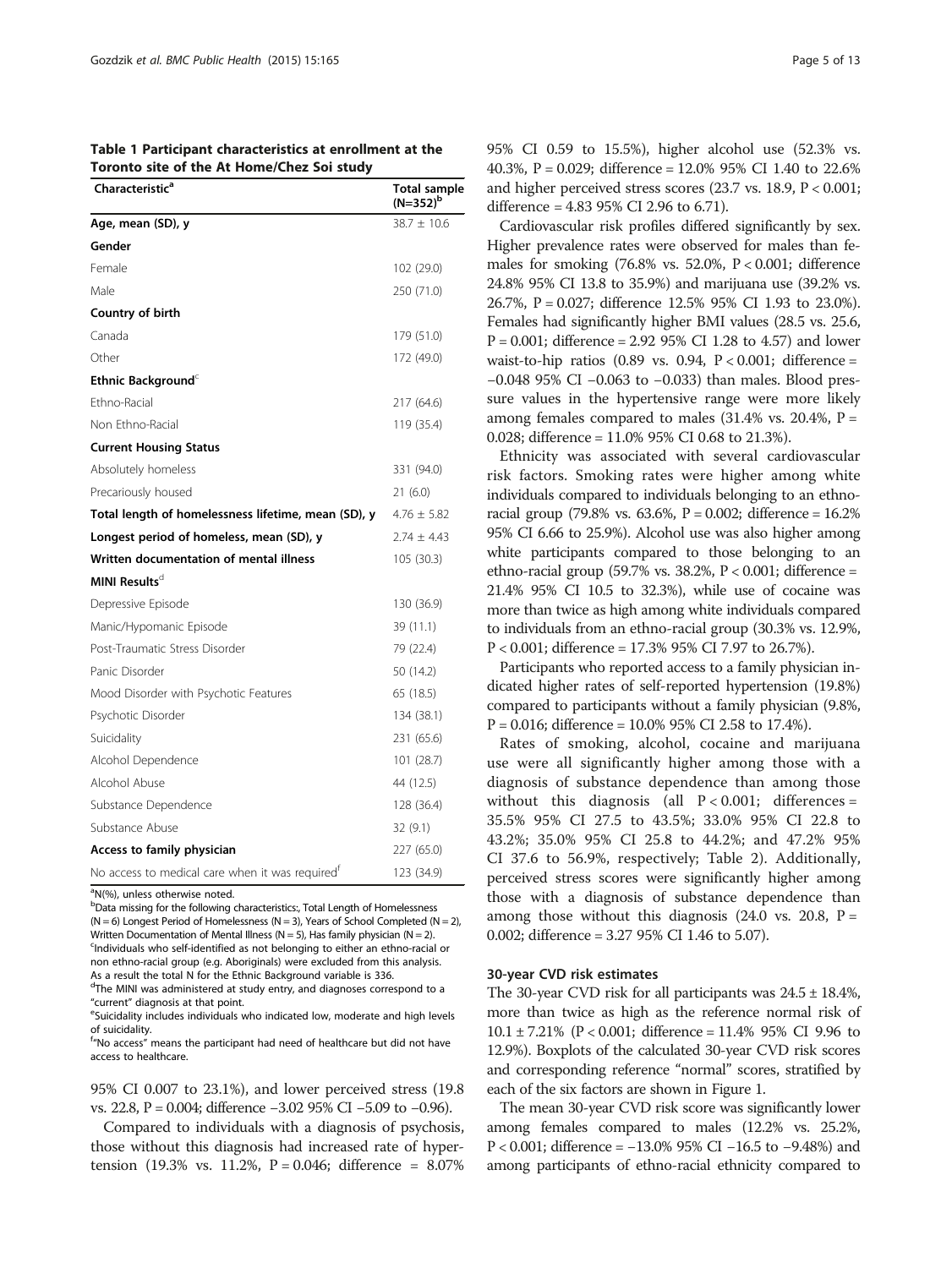|                                                                            | <b>Need level</b> |                                                    | Diagnosis of<br>psychosis <sup>c</sup> |                  | Sex              |                    | <b>Ethnicity<sup>d</sup></b> |                      | Has access to<br>family physician <sup>e</sup> |                                  | Diagnosis of substance<br>dependence <sup>c</sup> |                 |
|----------------------------------------------------------------------------|-------------------|----------------------------------------------------|----------------------------------------|------------------|------------------|--------------------|------------------------------|----------------------|------------------------------------------------|----------------------------------|---------------------------------------------------|-----------------|
|                                                                            | Moderate          | High                                               | Yes                                    | <b>No</b>        | Male             | Female             | Ethno-racial                 | Non ethno-<br>racial | Yes                                            | No                               | Yes                                               | <b>No</b>       |
|                                                                            | $(N=243)$         | $(N=109)$                                          | $(N=134)$                              | $(N=218)$        | $(N=250)$        | $(N=102)$          | $(N=217)$                    | $(N=119)$            | $(N=227)$                                      | $(N=122)$                        | $(N=128)$                                         | $(N=224)$       |
| Self-reported variables <sup>b</sup>                                       |                   |                                                    |                                        |                  |                  |                    |                              |                      |                                                |                                  |                                                   |                 |
| Hypertension                                                               | 45 (18.5)         | 12(11.0)                                           | 15(11.2)                               | 42 (19.3)*       | 41 (16.4)        | 16(15.7)           | 33 (15.2)                    | 18(15.1)             | 45 (19.8)                                      | $12(9.8)$ *                      | 20(15.6)                                          | 37 (16.5)       |
| Diabetes                                                                   | 17(7.0)           | 10(9.2)                                            | 8(6.0)                                 | 19(8.7)          | 23(9.2)          | $≤5$ (≤5.0)        | 19 (8.8)                     | 6(5.0)               | 18 (7.9)                                       | 9(7.4)                           | 8(6.3)                                            | 19(8.5)         |
| Smoking                                                                    |                   |                                                    |                                        |                  |                  |                    |                              |                      |                                                |                                  |                                                   |                 |
| Daily/Occasionally                                                         | 162 (66.7)        | 83 (76.1)                                          | 96 (71.6)                              | 149 (68.3)       | 192 (76.8)       | 53 (52.0)***       | 138 (63.6)                   | 95 (79.8)**          | 155 (68.3)                                     | 88 (72.1)                        | 118 (92.2)                                        | 127 (56.7)***   |
| Never                                                                      | 81 (33.3)         | 26 (23.9)                                          | 38 (28.4)                              | 69 (31.7)        | 58 (23.2)        | 49 (48.0)          | 79 (36.4)                    | 24 (20.2)            | 72 (31.7)                                      | 34 (27.9)                        | 10(7.8)                                           | 97 (43.3)       |
| Any Alcohol Use                                                            | 107 (44.0)        | $61 (56.0)^*$                                      | 54 (40.3)                              | $114(52.3)^{*}$  | 124 (49.6)       | 44 (43.1)          | 83 (38.2)                    | 71 (59.7)***         | 107(47.1)                                      | 58 (47.5)                        | 88 (68.8)                                         | 80 (35.7)***    |
| Any Cocaine Use <sup>r</sup>                                               | 44 (18.1)         | 26 (23.9)                                          | 21(15.7)                               | 49 (22.5)        | 49 (19.6)        | 21(20.6)           | 28 (12.9)                    | 36 (30.3)***         | 47 (20.7)                                      | 22 (18.0)                        | 54 (42.2)                                         | $16(7.1)$ ***   |
| Marijuana Use                                                              | 83 (34.3)         | 42 (38.5)                                          | 43 (32.1)                              | 82 (37.8)        | 98 (39.2)        | $27(26.7)^*$       | 70 (32.4)                    | 46 (38.7)            | 79 (35.0)                                      | 44 (36.1)                        | 84 (65.6)                                         | 41 $(18.4)$ *** |
| Perceived stress scale, Total<br>scores, mean (SD)                         | 22.8 (7.97)       | 19.8 (9.24)**                                      | 18.9 (7.95)                            | 23.7 (8.22)***   | 21.9 (8.49)      | 22.1 (8.36)        | 21.5 (8.22)                  | 22.9 (9.06)          | 22.5 (8.34)                                    | 20.7 (8.47)                      | 24.0 (7.05)                                       | 20.8 (8.96)**   |
| Measured variables <sup>9</sup>                                            |                   |                                                    |                                        |                  |                  |                    |                              |                      |                                                |                                  |                                                   |                 |
| BMI (kg/m2)                                                                | $26.4 \pm 6.20$   | $26.5 \pm 5.32$                                    | $26.5 \pm 5.65$                        | $26.5 \pm 6.11$  | $25.6 \pm 4.73$  | $28.5 \pm 7.81***$ | $26.7 \pm 6.06$              | $25.5 \pm 5.06$      | $26.8 \pm 6.20$                                | $25.8 \pm 5.38$                  | $26.0 \pm 5.40$                                   | $26.7 \pm 6.21$ |
| Waist circumference,<br>mean (SD), cm                                      | $91.9 \pm 14.4$   | $94.4 \pm 14.6$                                    | $92.9 \pm 14.4$                        | $92.5 \pm 14.6$  | $92.9 \pm 13.4$  | $92.0 \pm 17.0$    | $92.3 \pm 14.1$              | $92.0 \pm 14.8$      | $93.2 \pm 15.1$                                | $91.8 \pm 13.3$                  | $92.5 \pm 14.4$                                   | $92.7 \pm 14.6$ |
| Waist to hip ratio, mean<br>(SD), cm                                       | $0.92 \pm 0.07$   | $0.94 \pm 0.06*$                                   | $0.93 \pm 0.06$                        | $0.92 \pm 0.07$  | $0.94 \pm 0.06$  | $0.89 \pm 0.06***$ | $0.92 \pm 0.07$              | $0.92 \pm 0.07$      | $0.93 \pm 0.07$                                | $0.92 \pm 0.07$                  | $0.93 \pm 0.07$                                   | $0.92 \pm 0.07$ |
| Blood Pressure <sup>h</sup>                                                |                   |                                                    |                                        |                  |                  |                    |                              |                      |                                                |                                  |                                                   |                 |
| Systolic, mean (SD), mmHg                                                  |                   | $121.7 \pm 17.8$ 120.4 $\pm$ 16.8 120.1 $\pm$ 17.9 |                                        | $122.1 \pm 17.2$ | $121.8 \pm 16.6$ | $120.1 \pm 19.6$   | $120.8 \pm 17.6$             | $121.6 + 18.0$       | $122.1 \pm 18.8$                               | $119.8 \pm 15.0$                 | $120.9 + 18.4$                                    | $121.5 + 17.0$  |
| Diastolic, mean (SD), mmHg $80.0 \pm 12.2$ 79.9 $\pm$ 11.0 79.6 $\pm$ 12.7 |                   |                                                    |                                        | $80.2 \pm 11.3$  | $79.1 \pm 11.2$  | $82.0 \pm 13.0$    | $80.0 \pm 12.4$              | $79.4 \pm 10.7$      | $80.3 \pm 12.2$                                | $79.31 \pm 11.1$ 78.5 $\pm$ 10.5 |                                                   | $80.8 \pm 12.4$ |
| JNC7 Hypertension<br>Categories <sup>1</sup>                               |                   |                                                    |                                        |                  |                  |                    |                              |                      |                                                |                                  |                                                   |                 |
| Normal/Prehypertension                                                     | 185 (76.1)        | 84 (77.1)                                          | 102(76.1)                              | 167 (76.6)       | 199 (79.6)       | 70 (68.6)*         | 166 (76.5)                   | 94 (79.0)            | 174 (76.7)                                     | 93 (76.2)                        | 105 (82.0)                                        | 164 (73.2)      |
| Hypertension I/II                                                          | 58 (23.9)         | 25 (22.9)                                          | 32 (23.9)                              | 51 (23.4)        | 51 (20.4)        | 32 (31.4)          | 51(23.5)                     | 25(21.0)             | 53 (23.3)                                      | 29 (23.8)                        | 23 (18.0)                                         | 60(26.8)        |

<span id="page-5-0"></span>Table 2 Baseline cardiovascular risk factors and access to care measures, stratified by level of need for mental health services, diagnosis of psychotic disorder, sex, ethnicity, access to a family physician and diagnosis of substance dependence in a sample of participants from the Toronto site of the At Home/Chez Soi study

\*< 0.05; \*\*< 0.01; \*\*\*< 0.001; P values represent group differences using T-tests, Fisher's and chi-square test, as appropriate. <sup>a</sup>

<sup>a</sup>Unless indicated, values correspond to N (%).

 $b$ Variables with missing values: Any Cocaine Use (N = 1).

c Presence of Psychotic Disorder and Substance Dependence were assessed by the MINI International Neuropsychiatric Interview at study entry.

<sup>d</sup>1 participant was excluded from this participant because they did not self-identify as either ethno-racial or non-ethnoracial.

<sup>e</sup> No access" means the participant had need of healthcare but did not have access to healthcare.<br><sup>f</sup>Any cosaine use includes both crack and cosaine use in the last 30 days.

<sup>f</sup> Any cocaine use includes both crack and cocaine use in the last 30 days.

<sup>g</sup>Measured variables with missing values: Waist Circumference (N = 9) and Waist-to-Hip (N = 9). All other variables had no missing values.

hIncludes individuals who self-reported having hypertension.

i Based on measured hypertension, employing the Seventh Report of the Joint National Committee on Prevention, Detection, Evaluation and Treatment of High Blood Pressure [\[37\]](#page-11-0).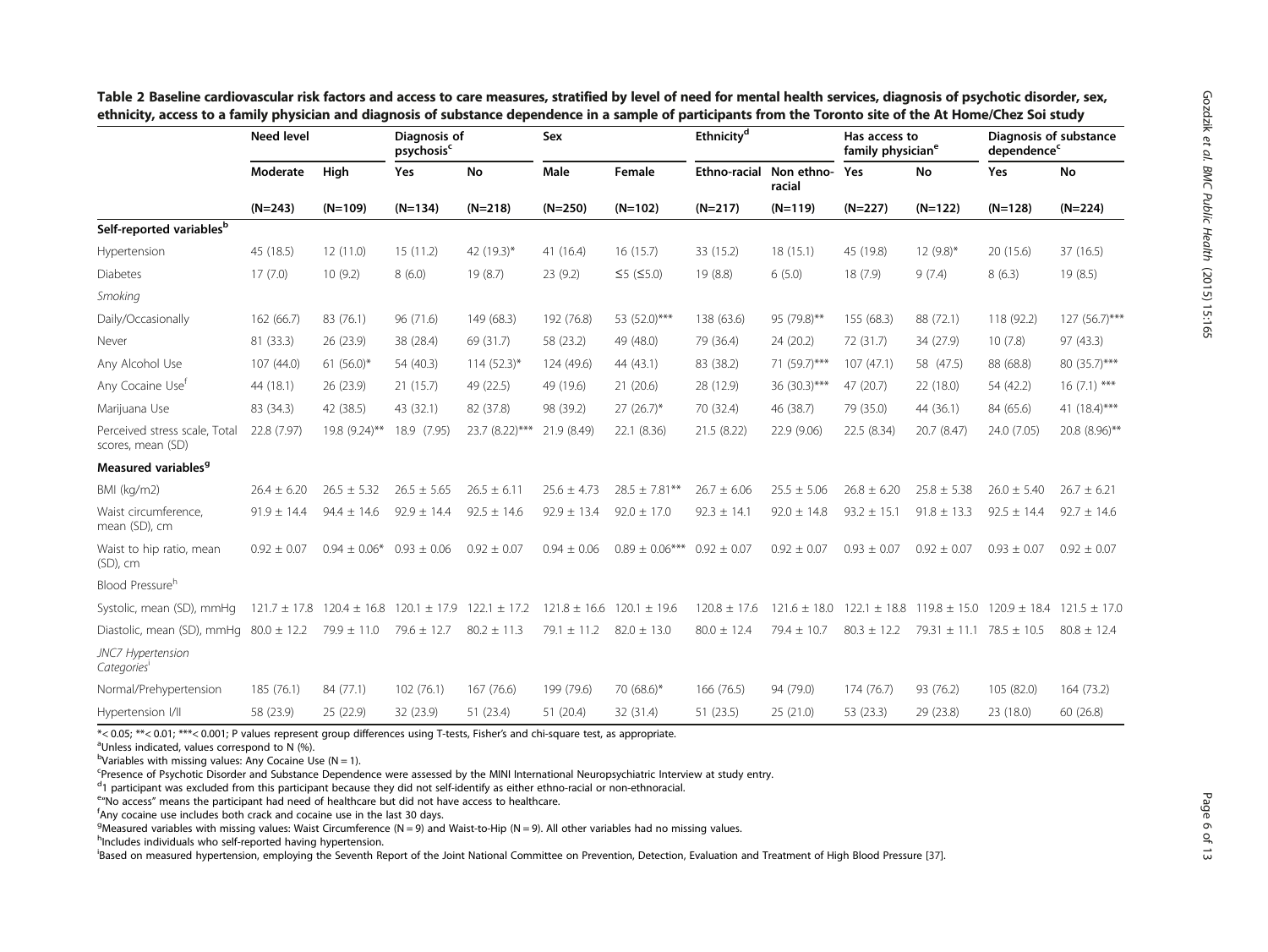<span id="page-6-0"></span>

those who were non ethno-racial (20.0% vs. 23.7%, P = 0.011; difference =  $-3.66$  95% CI  $-7.72$  to  $-0.41$ %). No significant differences were observed in 30-year CVD risk scores based on need level  $(P = 0.115)$ , diagnosis of psychotic disorder ( $P = 0.876$ ), access to family physician  $(P = 0.142)$  or diagnosis of substance dependence  $(P = 0.418)$ (Additional file [1:](#page-10-0) Table S4). There was a lack of association between the total perceived stress score and the 30-year CVD risk score ( $r = 0.084$ ,  $P = 0.137$ ).

When compared to idealized "normal" CVD risk scores, calculated CVD risk scores were significantly higher in all comparisons using a Wilcoxon Signed Rank Test  $(P < 0.001)$  (Figure 1).

Figure [2](#page-7-0) shows the distribution of low  $(12\%)$ , intermediate ( $\geq$ 12% and  $\lt$ 40%) and high risk ( $\geq$ 40%) categories for 30-year CVD scores, stratified by need level, diagnosis of psychotic disorder, sex, ethnicity, access to family physician and diagnosis of substance dependence. CVD risk categories were significantly associated with sex  $(P < 0.001)$  and substance dependence  $(P = 0.004)$ , with men more likely to have intermediate or high risk and those with substance dependence more likely to have intermediate risk. No differences were observed in the distribution of risk categories by need level  $(P = 0.873)$ , psychotic disorder  $(P = 0.201)$ , ethnicity  $(P = 0.117)$  or access to family physician  $(P = 0.242)$ .

Table [3](#page-8-0) show the results of both univariate and multivariate binary logistic regression examining the role of need level, diagnosis of psychotic disorder, sex, ethnicity, access to family physician and diagnosis of substance dependence in predicting the level of 30-year risk in our sample (low vs. higher risk). In univariate tests, male sex and diagnosis of substance dependence were both associated with increased CVD risk (OR = 3.99, 95% CI 2.47 to 6.56, P < 0.001, and OR = 1.94, 95% CI 1.23 to 3.06,  $P = 0.004$ , respectively) while being from an ethno-racial group was associated with reduced CVD risk  $(OR = 0.62, 95\% \text{ CI } 0.39 \text{ to } 0.97, P = 0.040)$ . In multivariate analyses, only sex and substance dependence diagnosis were significant predictors of low vs. increased risk: males were almost five times more likely to have increased CVD risk, compared to females (OR =  $4.71$ , 95% CI 2.76 to 8.05,  $P < 0.001$ ), while those with a diagnosis of substance dependence diagnosis were nearly twice more likely to have increased CVD risk compared to those without this diagnosis ( $OR = 1.78$ , 95% CI 1.05 to 3.00,  $P = 0.032$ ).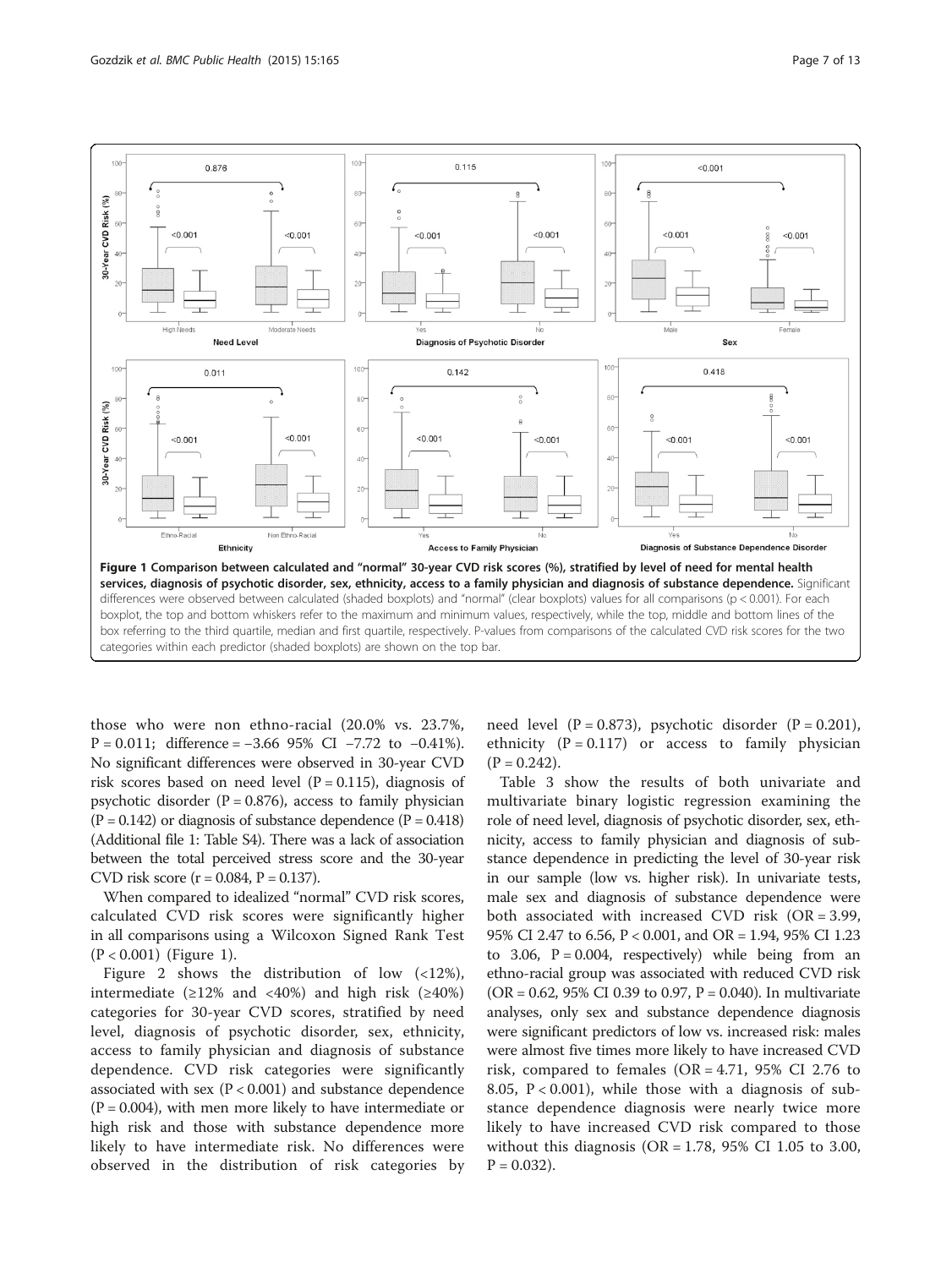<span id="page-7-0"></span>

#### **Discussion**

This study found that 30-year CVD risk in a sample of homeless individuals with mental illness was more than double the level that would be achieved if their cardiovascular risk factors were optimized. White ethnicity, male sex and diagnosis of substance dependence were associated with increased 30-year CVD risk scores, but no associations were observed with level of need for mental health services, diagnosis of psychotic disorder or access to family physician. However, in adjusted analyses, only male sex and diagnosis of substance dependence were significant predictors of increased CVD risk. High need level for mental health services was associated with increased alcohol use and lower perceived stress, and a larger mean waist-to-hip ratio. Diagnosis of psychosis was associated with reduced rate of self-reported hypertension and alcohol use and lower perceived stress. White ethnicity was associated with increased rates of smoking, alcohol and cocaine use, while male sex was associated with an increased rate of smoking, marijuana use, lower BMI values, larger waist-to-hip ratios and reduced rate of hypertension, compared to female sex. Access to primary care was associated with increased hypertension, but no other predictors. Not surprisingly, diagnosis of substance dependence was associated with increased prevalence of alcohol, cocaine and marijuana use and smoking, in addition to increased perceived stress.

Previous studies of CVD risk in homeless populations have similarly observed a high prevalence of CVD risk factors and an increased risk for CVD among homeless individuals [[14,](#page-10-0)[28,42,43\]](#page-11-0). However, many of these studies have been limited in scope, often focusing on particular subsets of the homeless population and/or examining only one risk factor [[16,](#page-10-0)[44-47](#page-11-0)], or conducted outside of North America [\[42,43,48,49\]](#page-11-0).

Two previous North American studies [\[14](#page-10-0),[28\]](#page-11-0) have reported on CVD risk factors in addition to 10-year CHD risk in homeless males using Framingham risk calculators [[14](#page-10-0),[28](#page-11-0)]. The first examined shelter-living homeless adults living in Toronto [\[14\]](#page-10-0), who had increased prevalence of smoking as well as poor diagnosis and treatment of hypertension, hypercholesteremia and diabetes compared to the general population, but 10-year CHD risk in males from this sample did not differ from that of males from the Framingham population [\[14](#page-10-0)]. In the second study [[28](#page-11-0)], homeless males residing in a shelter in Philadelphia did not have increased 10-year CHD Framingham risks scores compared to a group of low socioeconomic community dwelling participants, although the prevalence of both smoking and hypertension were significant higher in the homeless population [\[28\]](#page-11-0).

Among the modifiable CVD risk factors, high rates of smoking are consistently reported in studies of both homeless and mentally ill populations [[13,14](#page-10-0)[,42,43,50](#page-11-0)-[52](#page-11-0)].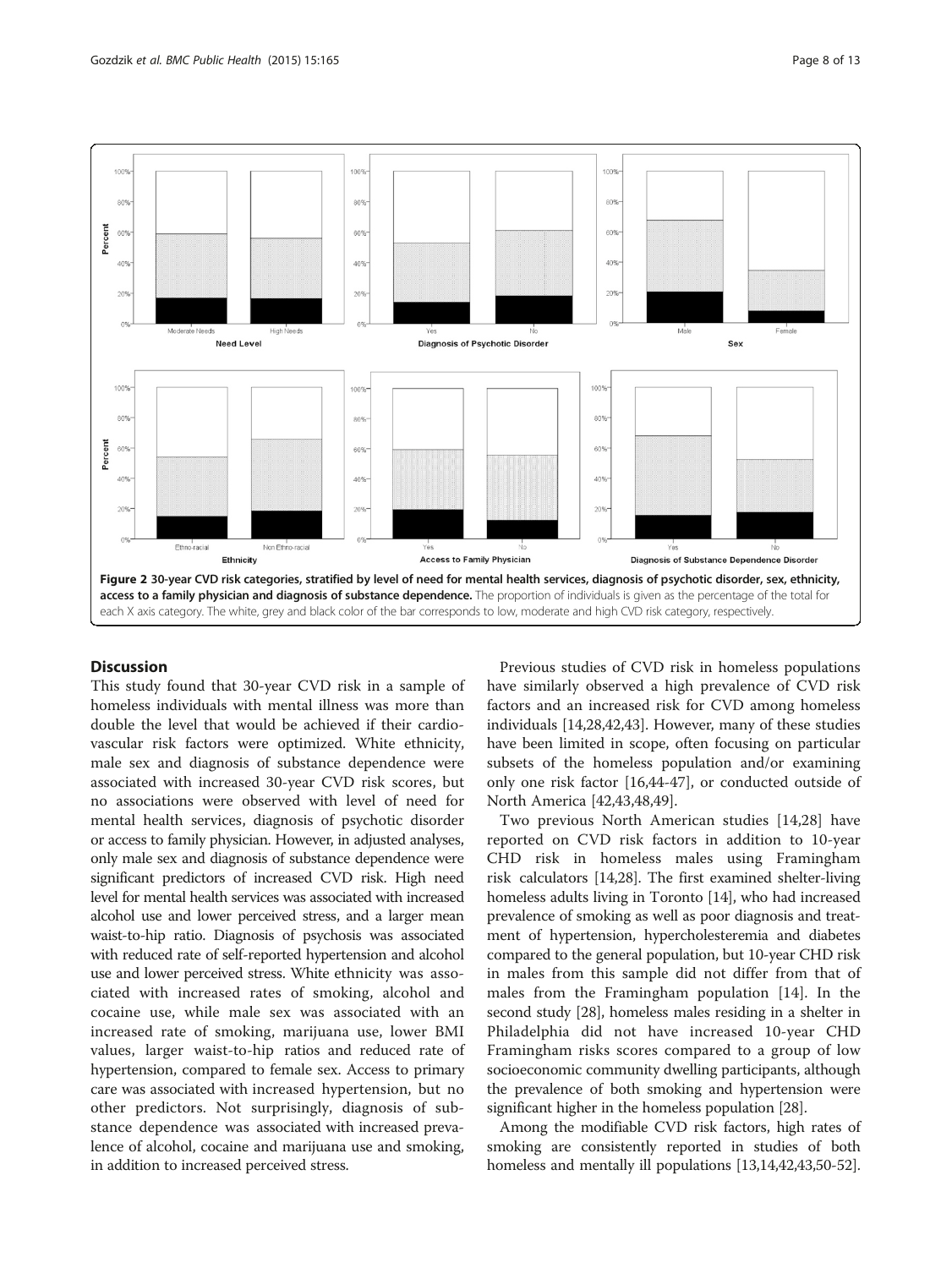| TWITHTY PHYSICIAN WITH MINGHOUS OF SUMSTANTED MOPENTUCLED |                       |         |                       |         |  |  |  |  |  |  |
|-----------------------------------------------------------|-----------------------|---------|-----------------------|---------|--|--|--|--|--|--|
|                                                           | Unadjusted odds ratio |         | Adjusted odds ratio   |         |  |  |  |  |  |  |
|                                                           | OR (95% CI)           | P-value | OR (95% CI)           | P-value |  |  |  |  |  |  |
| <b>Variables</b>                                          |                       |         |                       |         |  |  |  |  |  |  |
| Need Level                                                | 0.89(0.56, 1.41)      | 0.61    | 0.95(0.54, 1.65)      | 0.84    |  |  |  |  |  |  |
| Diagnosis of Psychotic Disorder                           | 0.72(0.47, 1.11)      | 0.14    | 0.73(0.43, 1.25)      | 0.25    |  |  |  |  |  |  |
| Sex                                                       | 3.99 (2.47, 6.56)     | < 0.01  | 4.71 (2.76, 8.05)     | < 0.01  |  |  |  |  |  |  |
| Ethnicity                                                 | $0.62$ $(0.39, 0.97)$ | 0.04    | $0.76$ $(0.45, 1.30)$ | 0.36    |  |  |  |  |  |  |
| Access to Family Physician                                | 1.17(0.75, 1.82)      | 0.50    | 1.37 (0.83, 2.26)     | 0.21    |  |  |  |  |  |  |
| Diagnosis of Substance Dependence                         | 1.94 (1.23, 3.06)     | < 0.01  | 1.78 (1.05, 3.00)     | 0.03    |  |  |  |  |  |  |

<span id="page-8-0"></span>Table 3 Logistic Regression examining the relationship between level of 30-year CVD risk (low vs. intermediate/high) and participant level of need for mental health services, diagnosis of psychotic disorder, sex, ethnicity, access to a family physician and diagnosis of substance dependence<sup>1</sup>

<sup>1</sup>Variables were dichotomized as follows: level of need for mental health services (0 = moderate need, 1 = high need); diagnosis of psychotic disorder (0 = absent, 1 = present); sex (0 = female, 1 = male); ethnicity (0 = non ethno-racial, 1 = ethno-racial); access to family physician (0 = absent; 1 = present); and diagnosis of substance dependence  $(0 = \text{absent}; 1 = \text{present})$ . The reference category was set to 0 for all variables.

An estimated 73 to 80% of homeless adults smoke [\[53,54](#page-11-0)]; tobacco companies have targeted people who are homeless in past intensive marketing strategies, including distributing free cigarettes at homeless shelters [[55](#page-11-0)]. Focus group findings indicate that smoking is universal and socially acceptable in homeless settings, and many individuals smoke due to high levels of boredom and stress [[56](#page-11-0)]. Similarly, individuals with a diagnosable mental illness are more than twice as likely to smoke cigarettes as the general population [\[57,58\]](#page-11-0), with estimated prevalence rates of smoking ranging between 45 to 88% among individuals with schizophrenia, 58 to 90% among individuals with bipolar disorder, 37 to 73% among people with major depressive disorder, compared to a rate of about 20% in the general population [[59](#page-11-0)]. Our study is consistent with these findings, with more than two-thirds of our sample reporting being daily or occasional smokers. Smoking rates showed significant differences by sex and ethnicity in our study; being male and non-ethno-racial were both associated with higher rates of smoking. Given that smoking represents a key modifiable CVD risk factor, primary care providers should be aware of these associations.

Interestingly, we observed limited associations with perceived stress and CVD risk in our population. In particular, we noted no association between perceived stress scores and the estimated 30-year CVD risk scores, however, perceived stress scores were higher among those with moderate need level for mental health services and a diagnosis of substance dependence, while levels were lower among those with a diagnosis of psychosis. Our participants did demonstrate higher perceived stress values compared to those from a 2009 national survey of the US general population using the same instrument (10-item PSS) (22 vs. 16, respectively); however, this finding is not unexpected given the increased stressors faced by this population [[60](#page-11-0)]. A meta-analysis of prospective observational cohort

studies found that high perceived stress was associated with an aggregate risk ratio of 1.27 (95% CI 1.12 to 1.45) for incident CHD, although this estimate was based only on six articles [[61](#page-11-0)]. Interestingly, a recent study examining perceived stress and coronary death or non-fatal MI in the Whitehall II prospective cohort, noted that after 18 years "perceived impact of stress on health" predicted CVD risk independently of overall "perceived stress", suggesting that the individuals' perception of the health effects of stress may mediate the association between stress and CVD risk [[62](#page-11-0)], a finding that may warrant addition of this variable in future studies. It is also important to emphasize that while previous studies report associations between levels of perceived stress and CVD risk [[61,63](#page-11-0)], and several pathways of action have been proposed [\[63](#page-11-0)], the mechanism by which stress increases CVD risk remains unclear.

It is noteworthy that in our study, ethno-racial participants had a significantly lower 30-year CVD risk score compared to participants of non-ethno-racial ethnicity. Differences in CVD risk and risk factors by ethnicity have been reported by previous studies, with most indicating higher CVD risk among individuals of ethno-racial ethnicity [\[64,65](#page-11-0)], including the Canadian-based Study of Health Assessment and Risk in Ethnic groups (SHARE), which reported highest CVD rates among South Asian participants compared to participants of European and Chinese ethnicity [[66](#page-11-0)]. Interestingly, a cross-sectional study of ethnic minorities in the United Kingdom using primary care practices observed the lowest CHD risk in people of African origin (7%, 95% CI 6.5 to 7.5%), compared to people of European (8.8%, 95% CI 8.2 to 9.5%) and South Asian ethnicity (9.2%, 95% CI 8.6 to 9.9%), applying the Framingham 10-year CHD estimates [\[67\]](#page-11-0). However, in adjusted analyses, ethnicity was no longer a significant predictor of increased CVD risk in the current study, indicating that other factors, including sex and diagnosis of substance dependence, were likely moderating this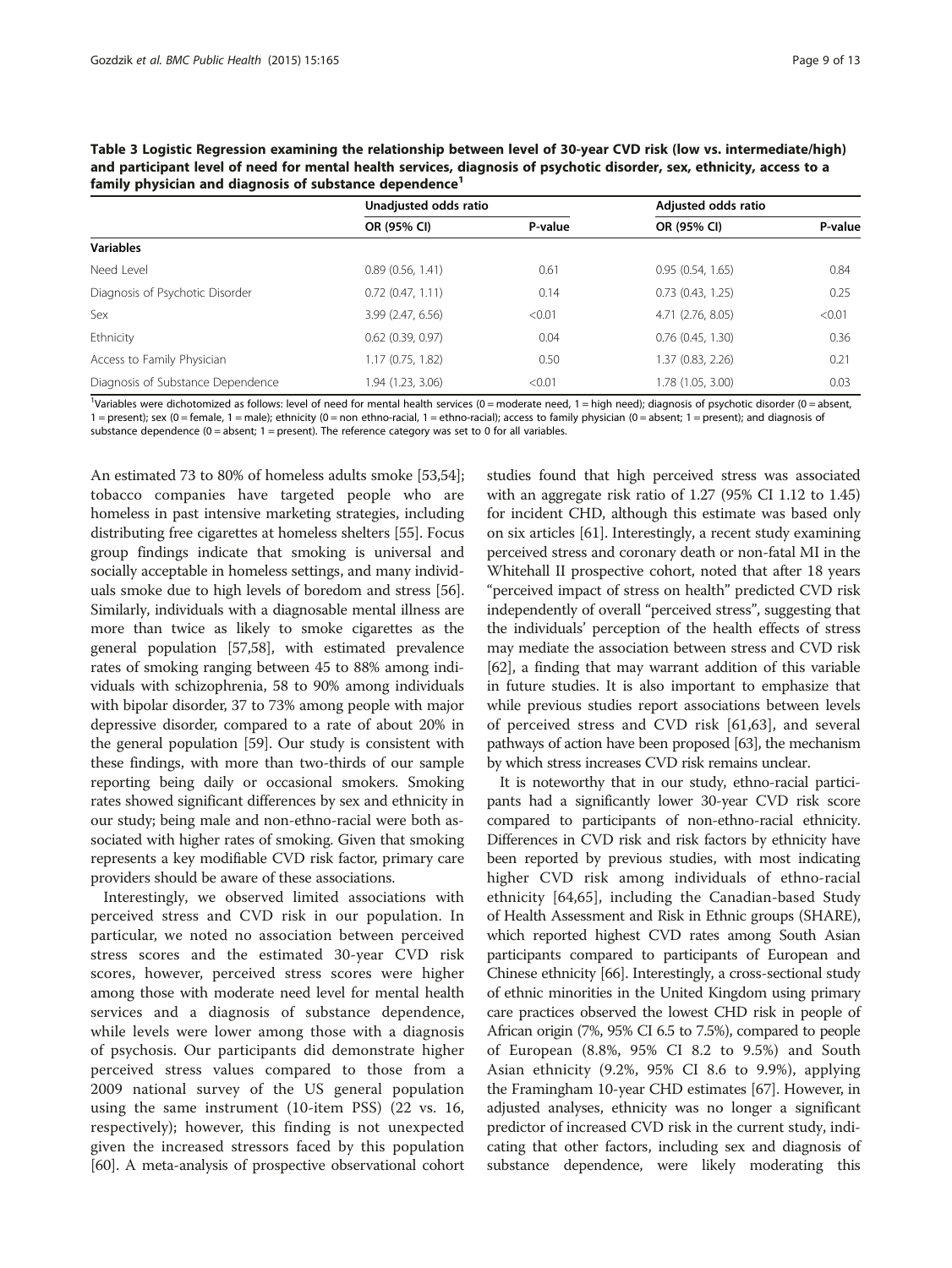relationship in our sample. In addition, both the calculated and reference "normal" CVD risk values showed significant differences based on ethnicity in our sample, further indicating that factors other than ethnicity are responsible for this association. In the future, data on the medical care, treatment, and CVD risk profile of participants in the intervention and control groups of the study may shed light on the mechanisms underlying these differences in this sample.

Increased cardiovascular risk has been associated with frequent and heavy use of alcohol and other substances, both of which occur at high frequencies in homeless populations [[68-71](#page-11-0)]. Among shelter-using adults in Toronto, 40% reported current drug problems, and marijuana, cocaine and opiates were the three most frequently used substances [\[68\]](#page-11-0). Cocaine in particular has been linked to a range of cardiovascular complications, including myocardial infarction, arrhythmias, sudden death and cardiomyopathy [[70\]](#page-11-0). Although moderate  $(\leq 2)$ standard drinks/day) amounts of alcohol are associated with cardiovascular benefits, higher amounts of alcohol intake have been associated with increased CVD risk [[71,72](#page-11-0)]. In our sample, diagnosis of substance dependence was a significant predictor of increased CVD risk in both unadjusted and adjusted analyses. It is of note that drug and alcohol use are not incorporated into standard CVD risk calculators, including the one used in this study.

Access to health care was suboptimal in our sample, with only 65% of all study participants reporting having a family physician. In comparison, the 2011 Canadian Community Health Survey indicated that 85% of Canadians have a regular family physician [[73\]](#page-12-0). In addition, at least a third of our participants indicated not having access to care when they needed it in the past 6 months. Previous studies have also shown that homeless individuals experience barriers and difficulties in accessing health care and receiving continuity of care, even within Canada's universal health insurance system [[6,8](#page-10-0),[69](#page-11-0)[,74\]](#page-12-0). However, in our study, lack of a family physician was not associated with 30-year CVD risk, and was associated only with increased risk of hypertension, likely due to possibility for diagnosis among those who receive primary care.

#### Limitations

Certain limitations of this study should be noted. Study participants were recruited for a randomized controlled trial of Housing First and were not necessarily a representative sample of homeless people with mental illness. In particular, all study participants had to meet DSM-IV criteria for the presence of a mental illness at study entry; therefore our findings may not apply to facets of the homeless population who do not experience mental illness. Individuals with a prior history of mental illness, but not presenting symptoms at study entry, may have been

excluded from the study. Existing clients of ACT or ICM services were also excluded, and therefore some severely ill participants already linked to services may have been excluded from our sample. Because our study only recruited legal residents of Canada, it is possible we may have missed some of the most vulnerable among homeless adults with mental illness in Toronto who do not possess legal status. Blood pressure was only measured at a study visit and diagnosis of hypertension was not confirmed by a physician. Our final sample size was reduced by the exclusion of a number of participants whose 30-year CVD risk could not be calculated. Self-reported data on CVD risk factors, as used in this study, may differ from data on risk factors obtained from medical records. Data on the lipid profile of participants were not available; however, we addressed this issue by using a CVD risk calculator that does not require information on lipid levels. We could not compare the 30-year CVD risk values with those generated by the 10-year CHD risk calculator because the latter requires lipid concentrations. While we examined differences in CVD risk between white and ethno-racial participants, we were unable to examine differences among specific ethno-racial groups because our sample had too few individuals in specific groups to conduct this analysis.

#### Strengths, implications and future studies

This study adds to the literature by focusing specifically on people who are homeless and have mental illness. Clinicians who provide care for individuals who are homeless and have mental illness should be aware of the highly elevated 30-year CVD risk levels in this population, particularly among males and those who have a diagnosis of substance dependence, and make efforts to ensure appropriate risk factor modification. Future evaluation of the At Home/Chez Soi project will provide valuable information on whether a Housing First intervention can contribute to the reduction of CVD risk factors in this population.

The 30-year CVD risk calculator offers a unique opportunity to examine long-term CVD risks in individuals and in populations. Although the 10-year CHD [\[38,67,](#page-11-0)[75](#page-12-0)] calculator is used with far greater frequency, it may not offer a long enough time-frame in which modifiable CVD risk factors can be addressed successfully to reduce CVD risks, in either individuals or populations. Greater use of the 30-year CVD risk calculator will provide us with better understanding on the efficacy and appropriateness of this tool among different populations. This study aims to add to this endeavor.

The At Home/Chez Soi project is examining how Housing First can offer a potentially viable option for addressing the unique needs of homeless individuals who experience mental illness. As longitudinal data becomes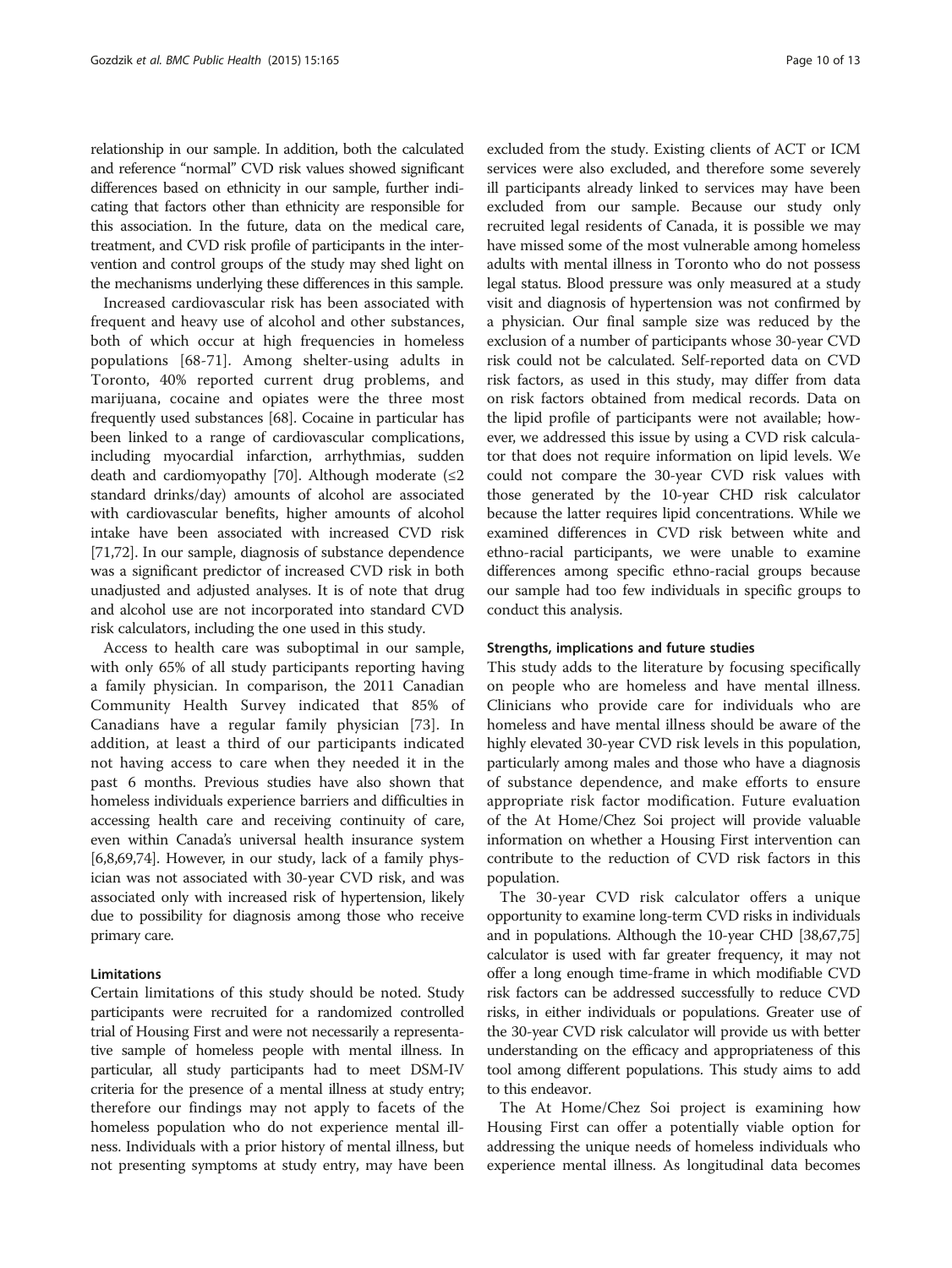<span id="page-10-0"></span>available, future studies can explore if Housing First can mitigate the increased CVD risk factors observed in this population.

# Conclusions

Homelessness is a complex social problem with many costly associated health risks, including cardiovascular disease. Homeless people with mental illness, recruited as participants at the Toronto site of the At Home/Chez Soi study, have highly elevated 30-year CVD risk, particularly among males and those diagnosed with substance dependence. This study adds to the literature by reporting on CVD risk in a particularly vulnerable population of homeless adults experiencing mental illness, and by using a 30-year CVD risk calculator which permits for longer period of time during which modifiable CVD risk factors could be improved.

# Additional file

[Additional file 1:](http://www.biomedcentral.com/content/supplementary/s12889-015-1472-4-s1.docx) Supplemental Tables.

#### Abbreviations

BMI: Body mass index (kg/m<sup>2</sup>); CVD: Cardiovascular disease; OR: Odds ratio.

#### Competing interests

The authors declare that they have no competing interest.

#### Author's contributions

AG conceived of the manuscript, performed all statistical analyses, drafted the manuscript and revised drafts. RS assisted with data analysis and revision of drafts. All co-authors contributed to interpretation of the results as well as drafting and revising the final paper. All authors have read and approve the final manuscript.

#### Acknowledgements

The authors would like to thank the Toronto site research team, including research coordinators, research assistants, PWLE group members, service support providers and participants for their contributions to success of this study. We also thank Jayne Barker (2008–11), Ph.D., Cameron Keller (2011–12), and Catharine Hume (2012-present) Mental Health Commission of Canada At Home/Chez Soi National Project Leads, Paula Goering, Ph.D. The National Research Lead, the National Research Team, the five site research teams, the Site Co-ordinators, and the numerous service and housing providers, as well as persons with lived experience, who have contributed to this project and the research. This research has been made possible through a financial contribution from Health Canada. The views expressed herein solely represent the authors.

The authors gratefully acknowledge the support of BMO Financial Group, funders of the Vulnerable Populations Unit at St. Michael's Hospital. The views expressed in this publication are the views of the authors and do not necessarily reflect the views of BMO Financial Group. The views expressed herein solely represent the authors.

#### Author details

<sup>1</sup>Centre for Research on Inner City Health, Li Ka Shing Knowledge Institute of St. Michael's Hospital, 30 Bond Street, Toronto, ON M5B 1 W8, Canada. <sup>2</sup>Dalla Lana School of Public Health, University of Toronto Health Sciences Building, 6th floor, 155 College Street, Toronto, ON M5T 3 M7, Canada. <sup>3</sup>Department of Psychiatry, University of Toronto, 250 College Street, 8th Floor, Toronto, ON M5T 1R8, Canada. <sup>4</sup> Division of General Internal Medicine, Department of Medicine, University of Toronto, Toronto, ON, Canada.

Received: 25 September 2014 Accepted: 27 January 2015 Published online: 23 February 2015

#### References

- 1. Hwang SW. Homelessness and health. CMAJ. 2001;164:229–33.
- 2. Frankish CJ, Hwang SW, Quantz D. Homelessness and health in Canada: research lessons and priorities. Can J Public Health. 2005;96 Suppl 2:S23–9.
- 3. Plumb JD. Homelessness: Care, Prevention, and Public Policy. Ann Intern Med. 1997;126:973–5.
- 4. Barrow SM, Herman DB, Cordova P, Struening EL. Mortality among homeless shelter residents in New York City. Am J Public Health. 1999;89:529–34.
- 5. Cheung AM, Hwang SW. Risk of death among homeless women: a cohort study and review of the literature. CMAJ. 2004;170:1243–7.
- 6. Kushel MB, Vittinghoff E, Haas JS. Factors associated with the health care utilization of homeless persons. JAMA. 2001;285:200–6.
- 7. Ku BS, Scott KC, Kertesz SG, Pitts SR. Factors associated with use of urban emergency departments by the U.S. homeless population. Public Health Rep. 2010;125:398–405.
- Hwang SW, Ueng JJM, Chiu S, Kiss A, Tolomiczenko G, Cowan L, et al. Universal Health Insurance and Health Care Access for Homeless Persons. Am J Public Health. 2010;100:1454–61.
- 9. Hibbs JR, Benner L, Klugman L, Spencer R, Macchia I, Mellinger AK, et al. Mortality in a Cohort of Homeless Adults in Philadelphia. N Engl J Med. 1994;331:304–9.
- 10. Hwang SW, Orav EJ, O'Connell JJ, Lebow JM, Brennan TA. Causes of death in homeless adults in Boston. Ann Intern Med. 1997;126:625–8.
- 11. Hwang SW. Mortality among men using homeless shelters in Toronto, Ontario. JAMA. 2000;283:2152–7.
- 12. Baggett T, Hwang SW JOCJ, et al. Mortality among homeless adults in boston: Shifts in causes of death over a 15-year period. JAMA Internal Medicine. 2013;173:189–95.
- 13. Szerlip MI, Szerlip HM. Identification of cardiovascular risk factors in homeless adults. Am J Med Sci. 2002;324:243–6.
- 14. Lee TC, Hanlon JG, Ben-David J, Booth GL, Cantor WJ, Connelly PW, et al. Risk factors for cardiovascular disease in homeless adults. Circulation. 2005;111:2629–35.
- 15. Kinchen K, Wright JD. Hypertension management in health care for the homeless clinics: results from a survey. Am J Public Health. 1991;81:1163-5.
- 16. Hwang SW, Bugeja AL. Barriers to appropriate diabetes management among homeless people in Toronto. CMAJ. 2000;163:161–5.
- 17. Schwartz BG, Rezkalla S, Kloner RA. Cardiovascular Effects of Cocaine. Circulation. 2010;122:2558–69.
- 18. Dawson P, Moffatt JD. Cardiovascular toxicity of novel psychoactive drugs: lessons from the past. Prog Neuropsychopharmacol Biol Psychiatry. 2012;39:244–52.
- 19. Lange RA, Hillis LD. Cardiovascular Complications of Cocaine Use. N Engl J Med. 2001;345:351–8.
- 20. Fazel S, Khosla V, Doll H, Geddes J. The prevalence of mental disorders among the homeless in western countries: systematic review and meta-regression analysis. PLoS Med. 2008;5:e225.
- 21. De Hert M, Dekker JM, Wood D, Kahl KG, Holt RIG, Möller HJ. Cardiovascular disease and diabetes in people with severe mental illness position statement from the European Psychiatric Association (EPA), supported by the European Association for the Study of Diabetes (EASD) and the European Society of Cardiology (ESC). Eur Psychiatry. 2009;24:412–24.
- 22. Glaus J, Vandeleur C, Gholam-Rezaee M, Castelao E, Perrin M, Rothen S, et al. Atypical depression and alcohol misuse are related to the cardiovascular risk in the general population. Acta Psychiatr Scand. 2013;128:282–93.
- Yood MU, Lorenze de G, Quesenberry CP, Oliveria SA, Tsai A-L, Willey VJ, et al. The incidence of diabetes in atypical antipsychotic users differs according to agent—results from a multisite epidemiologic study. Pharmacoepidemiol Drug Saf. 2009;18:791–9.
- 24. De Hert M, Detraux J, van Winkel R, Yu W, Correll CU. Metabolic and cardiovascular adverse effects associated with antipsychotic drugs. Nat Rev Endocrinol. 2012;8:114–26.
- 25. Rummel-Kluge C, Komossa K, Schwarz S, Hunger H, Schmid F, Lobos CA, et al. Head-to-head comparisons of metabolic side effects of second generation antipsychotics in the treatment of schizophrenia: a systematic review and meta-analysis. Schizophr Res. 2010;123:225–33.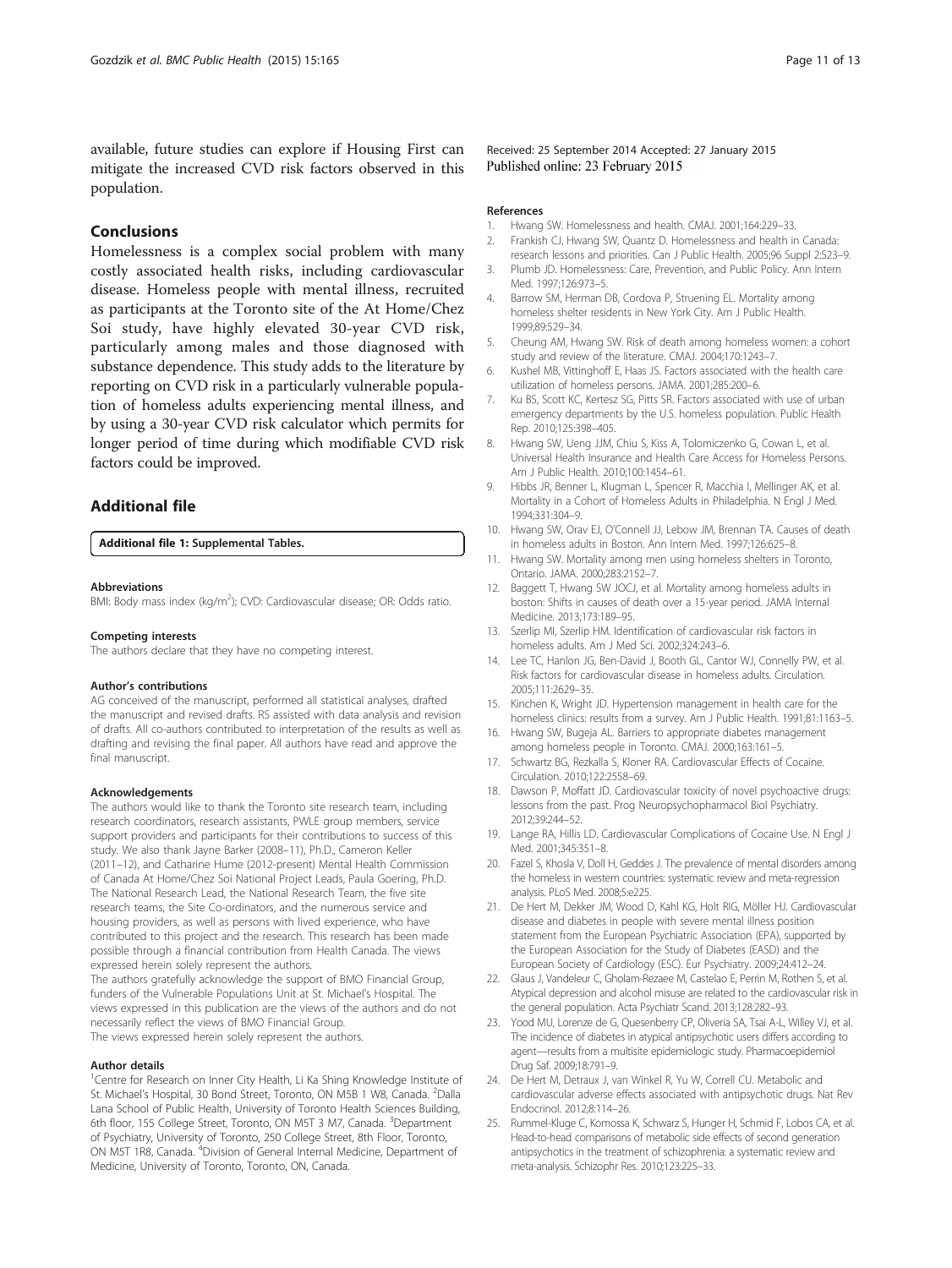- <span id="page-11-0"></span>26. Rozanski A, Blumenthal JA, Davidson KW, Saab PG, Kubzansky L. The epidemiology, pathophysiology, and management of psychosocial risk factors in cardiac practice: the emerging field of behavioral cardiology. J Am Coll Cardiol. 2005;45:637–51.
- 27. Albus C. Psychological and social factors in coronary heart disease. Ann Med. 2010;42:487–94.
- 28. Kim DH, Daskalakis C, Plumb JD, Adams S, Brawer R, Orr N, et al. Modifiable cardiovascular risk factors among individuals in low socioeconomic communities and homeless shelters. Fam Community Health. 2008;31:269–80.
- 29. Lecrubier Y, Sheehan DV, Weiller E, Amorim P, Bonora I, Harnett Sheehan K, et al. The Mini International Neuropsychiatric Interview (MINI). A short diagnostic structured interview: reliability and validity according to the CIDI. Eur Psychiatry. 1997;12:224–31.
- 30. Sheehan DV, Lecrubier Y, Sheehan KH, Amorim P, Janavs J, Weiller E, et al. The Mini-International Neuropsychiatric Interview (M.I.N.I.): the development and validation of a structured diagnostic psychiatric interview for DSM-IV and ICD–10. JClinPsychiatry. 1998;59(20):22–33.
- 31. Tsemberis S. Housing First: The Pathways Model to End Homelessness for People with Mental Illness and Addiction Manual. Hazelden: Center City; 2010.
- 32. Pencina MJ, D'Agostino Sr RB, Larson MG, Massaro JM, Vasan RS. Predicting the 30-year risk of cardiovascular disease: the framingham heart study. Circulation. 2009;119:3078–84.
- 33. Goering P, Streiner D, Adair CE, Aubry T, Barker J, Distasio J, et al. The At Home/Chez Soi trial protocol: a pragmatic, multi-site, randomized controlled trial of Housing First in five Canadian cities. BMJ Open. 2011;1:e000323.
- 34. Hwang S, Stergiopoulos V, O'Campo P, Gozdzik A. Ending homelessness among people with mental illness: The At Home/Chez Soi randomized trial of a Housing First intervention in Toronto. BMC Public Health. 2012, 12:787
- 35. Cohen S, Kamarck T, Mermelstein R. A global measure of perceived stress. J Health Soc Behav. 1983;24:385–96.
- 36. Sheehan DV, Lecrubier Y, Harnett Sheehan K, Janavs J, Weiller E, Bonora I, et al. Reliability and Validity of the MINI International Neuropsychiatric Interview (MINI): According to the SCID-P. Eur Psychiatry. 1997;12:232–41.
- 37. Chobanian AV, Bakris GL, Black HR, Cushman WC, Green LA, Izzo JL, Jr., Jones DW, Materson BJ, Oparil S, Wright JT, Jr., Roccella EJ: The Seventh Report of the Joint National Committee on Prevention, Detection, Evaluation, and Treatment of High Blood Pressure: the JNC 7 report. Jama 2003, 289:2560–2572.
- 38. D'Agostino Sr RB, Vasan RS, Pencina MJ, Wolf PA, Cobain M, Massaro JM, et al. General cardiovascular risk profile for use in primary care: the Framingham Heart Study. Circulation. 2008;117:743–53.
- 39. Dickerson FB, Origoni AE, Pater A, Friedman BK, Kordonski WM. An expanded version of the Multnomah Community Ability Scale: anchors and interview probes for the assessment of adults with serious mental illness. Community MentHealth J. 2003;39:131–7.
- 40. Definitions, data sources and methods: Variables Visible minority of person <http://www.statcan.gc.ca/concepts/definitions/minority-minorite1-eng.htm>
- 41. Canada's Ethnocultural Mosaic[. http://www12.statcan.ca/census](http://www12.statcan.ca/census-recensement/2006/as-sa/97-562/pdf/97-562-XIE2006001.pdf)[recensement/2006/as-sa/97-562/pdf/97-562-XIE2006001.pdf](http://www12.statcan.ca/census-recensement/2006/as-sa/97-562/pdf/97-562-XIE2006001.pdf)
- 42. Kubisova D, Adamkova V, Lanska V, Dlouhy P, Rambouskova J, Andel M. Higher prevalence of smoking and lower BMI, waist circumference, cholesterol and triacylglyceride levels in Prague's homeless compared to a majority of the Czech population. BMC Public Health. 2007;7:51.
- 43. Kaldmae M, Zilmer M, Viigimaa M, Zemtsovskaja G, Tomberg K, Kaart T, et al. Cardiovascular disease risk factors in homeless people. Ups J Med Sci. 2011;116:200–7.
- 44. Arnsten JH, Reid K, Bierer M, Rigotti N. Smoking behavior and interest in quitting among homeless smokers. Addict Behav. 2004;29:1155–61.
- 45. Connor SE, Cook RL, Herbert MI, Neal SM, Williams JT. Smoking cessation in a homeless population: there is a will, but is there a way? J Gen Intern Med. 2002;17:369–72.
- 46. Child J, Bierer M, Eagle K. Unexpected factors predict control of hypertension in a hospital-based homeless clinic. Mt Sinai J Med. 1998;65:304–7.
- 47. Luder E, Ceysens-Okada E, Koren-Roth A, Martinez-Weber C. Health and nutrition survey in a group of urban homeless adults. J Am Diet Assoc. 1990;90:1387–92.
- 48. Scott J, Gavin J, Egan AM, Avalos G, Dennedy MC, Bell M, et al. The prevalence of diabetes, pre-diabetes and the metabolic syndrome in an Irish regional homeless population. QJM. 2013;106:547–53.
- 49. Oliveira LP, Pereira ML, Azevedo A, Lunet N. Risk factors for cardiovascular disease among the homeless and in the general population of the city of Porto Portugal. Cad Saude Publica. 2012;28:1517–29.
- 50. De Hert M, Schreurs V, Vancampfort D, VANW R. Metabolic syndrome in people with schizophrenia: a review. World Psychiatry. 2009;8:15–22.
- 51. De Hert M, Correll CU, Bobes J, Cetkovich-Bakmas M, Cohen D, Asai I, et al. Physical illness in patients with severe mental disorders. I. Prevalence, impact of medications and disparities in health care. World Psychiatry. 2011;10:52–77.
- 52. Correll CU, Frederickson AM, Kane JM, Manu P. Equally increased risk for metabolic syndrome in patients with bipolar disorder and schizophrenia treated with second-generation antipsychotics. Bipolar Disord. 2008;10:788–97.
- 53. Tsai J, Rosenheck RA. Smoking Among Chronically Homeless Adults: prevalence and correlates. Psychiatr Serv 2012.
- 54. Baggett TP, Rigotti NA. Cigarette smoking and advice to quit in a national sample of homeless adults. Am J Prev Med. 2010;39:164–72.
- 55. Apollonio DE, Malone RE. Marketing to the marginalised: tobacco industry targeting of the homeless and mentally ill. Tob Control. 2005;14:409–15.
- 56. Okuyemi KS, Caldwell AR, Thomas JL, Born W, Richter KP, Nollen N, et al. Homelessness and Smoking Cessation: Insights from Focus Groups. Nicotine Tob Res. 2006;8:287–96.
- 57. Lasser K, Boyd JW, Woolhandler S, Himmelstein DU, McCormick D, Bor DH. Smoking and mental illness: A population-based prevalence study. JAMA. 2000;284:2606–10.
- 58. Cohn T, Prud'homme D, Streiner D, Kameh H, Remington G. Characterizing Coronary Heart Disease Risk in Chronic Schizophrenia: High Prevalence of the Metabolic Syndrome. Can J Psychiatry. 2004;49:753–60.
- Brunette MF, Ferron JC, Devitt T, Geiger P, Martin WM, Pratt S, et al. Do smoking cessation websites meet the needs of smokers with severe mental illnesses? Health Educ Res. 2012;27:183–90.
- 60. Cohen S, Janicki-Deverts D. Who's stressed? Distributions of psychological stress in the United States in probability samples from 1983, 2006 and 2009. J Appl Soc Psychol. 2012;42:1320–34.
- 61. Richardson S, Shaffer JA, Falzon L, Krupka D, Davidson KW, Edmondson D. Meta-analysis of perceived stress and its association with incident coronary heart disease. Am J Cardiol. 2012;110:1711–6.
- 62. Nabi H, Kivimaki M, Batty GD, Shipley MJ, Britton A, Brunner EJ, et al. Increased risk of coronary heart disease among individuals reporting adverse impact of stress on their health: the Whitehall II prospective cohort study. Eur Heart J. 2013;34:2697–705.
- 63. Cohen S, Janicki-Deverts D, Miller GE. Psychological stress and disease. JAMA. 2007;298:1685–7.
- 64. Winkleby MA, Kraemer HC, Ahn DK, Varady AN. Ethnic and socioeconomic differences in cardiovascular disease risk factors: Findings for women from the third national health and nutrition examination survey, 1988–1994. JAMA. 1998;280:356–62.
- 65. Kurian AK, Cardarelli KM. Racial and ethnic differences in cardiovascular disease risk factors: a systematic review. Ethn Dis. 2007;17:143–52.
- Anand SS, Yusuf S, Vuksan V, Devanesen S, Teo KK, Montague PA, et al. Differences in risk factors, atherosclerosis, and cardiovascular disease between ethnic groups in Canada: the Study of Health Assessment and Risk in Ethnic groups (SHARE). Lancet. 2000;356:279–84.
- 67. Cappuccio FP, Oakeshott P, Strazzullo P, Kerry SM. Application of Framingham risk estimates to ethnic minorities in United Kingdom and implications for primary prevention of heart disease in general practice: cross sectional population based study. BMJ. 2002;325:1271.
- 68. Grinman MN, Chiu S, Redelmeier DA, Levinson W, Kiss A, Tolomiczenko G, et al. Drug problems among homeless individuals in Toronto, Canada: prevalence, drugs of choice, and relation to health status. BMC Public Health. 2010;10:94.
- 69. Khandor E, Mason K, Chambers C, Rossiter K, Cowan L, Hwang SW. Access to primary health care among homeless adults in Toronto, Canada: results from the Street Health survey. Open Medicine. 2011, 5:e94–e103.
- 70. Frishman WH, Del Vecchio A, Sanal S, Ismail A. Cardiovascular manifestations of substance abuse part 1: cocaine. Heart Dis. 2003;5:187–201.
- 71. Frishman WH, Del Vecchio A, Sanal S, Ismail A. Cardiovascular manifestations of substance abuse: part 2: alcohol, amphetamines, heroin, cannabis, and caffeine. Heart Dis. 2003;5:253–71.
- 72. Awtry EH, Philippides GJ. Alcoholic and cocaine-associated cardiomyopathies. Prog Cardiovasc Dis. 2010;52:289–99.